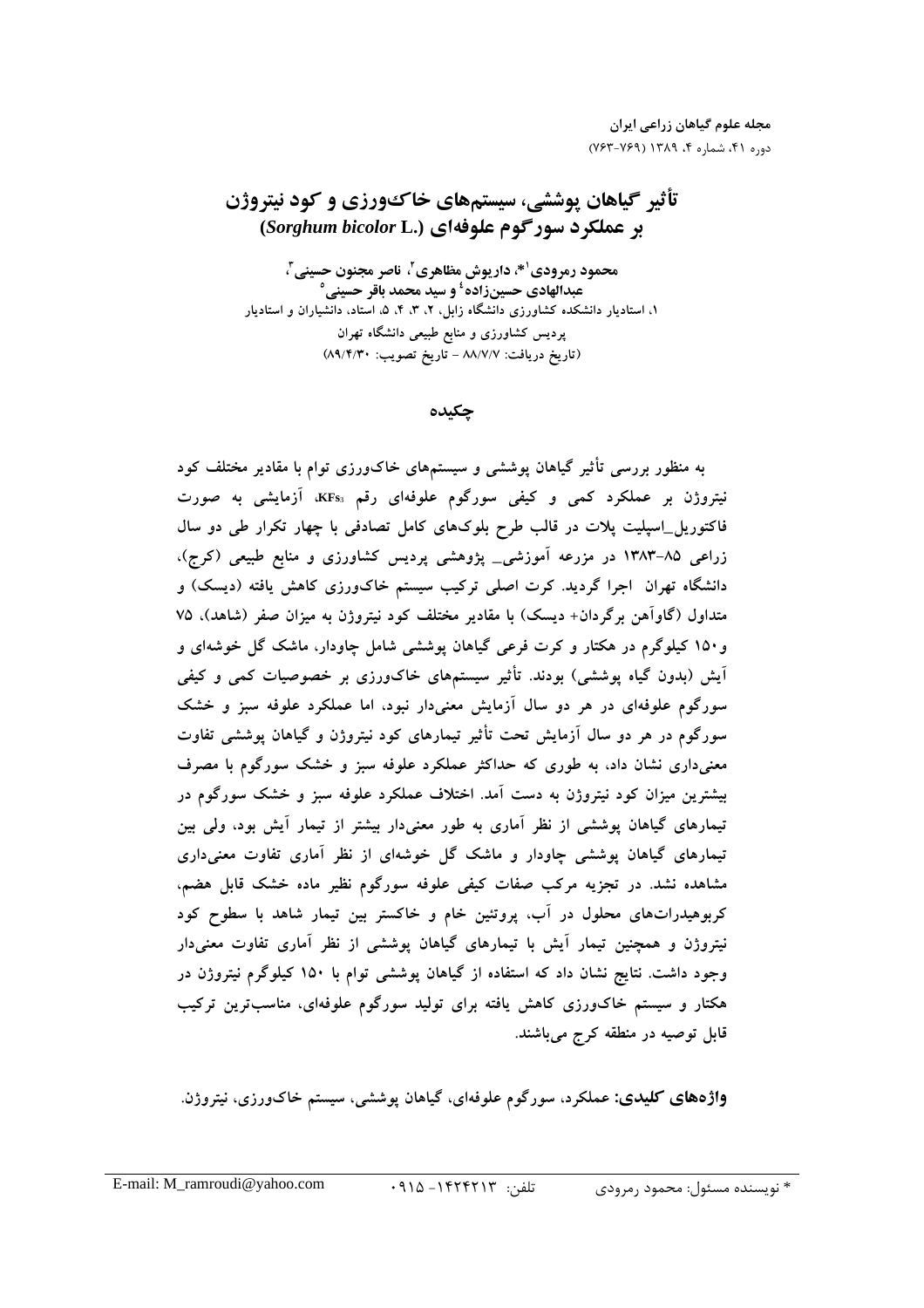گیاهان پوششی و کود نیتروژن نشان داد که عملکرد ذرت و سورگوم دانهای در تیمارهای گیاهان پوششی لگوم (نخود و ماشک گل خوشهای) بیشترین مقدار بوده و عملکرد با افزایش میزان نیتروژن افزایش داشت (2005) Miguez & Bollero .(Reinbott et al., 2004) گزارش نمودند که که گیاهان پوششی لگوم زمستانه عملکرد ذرت را بدون مصرف نیتروژن به طور قابل ملاحظه افزایش دادند. در مطالعه ارزیابی عملکرد دانه ذرت در کشت مداوم به مدت ۵ سال در یک خاک لومی رسی با کود نیتروژن و سیستمهای خاک ورزی گزارش شده است که عملکرد ماده خشک ذرت در هر دو سیستم خاکورزی با افزایش کود نیتروژن افزایش معنیداری داشت، ولی تفاوت ماده خشک تولید شده ذرت بین سیستمهای خاکورزی معنیدار نبود .(Halvorson et al., 2006)

در تولید گیاهان علوفهای، علاوه بر عملکرد ماده خشک، کیفیت علوفه نیز از اهمیت ویژهای برخوردار است. تأثیر عوامل محیطی از قبیل نیتروژن و گیاهان پوششی بر عملکرد و ارزش غذایی گیاه علوفهای توسط محققین زیادی مورد مطالعه قرار گرفته است Mirlohi) et al., 2000; Buxton et al., 1999). افزايش ميزان نیتروژن سبب افزایش پروتئین خام، کربوهیدرات کل و خاكستر كل سورگوم مى شود (Reiad et al., 1995). .2000) Mirlohi et al (2000) گزارش نمودند که با افزایش سطح کود نیتروژن درصد پروتئین علوفه سورگوم علوفهای به طور معنیدار افزایش یافت. افزایش معنیدار درصد پروتئین و قابلیت هضم ذرت با افزایش سطوح مختلف نيتروژن توسط ديگر محققين گزارش شده است (Cox et al., 1993; Vyn, 1998). در مطالعه تک کشتی و کشت دوگانه سورگوم علوفهای با گیاه پوششی چاودار زمستانه گزارش شده است که با افزایش میزان کود نیتروژن، میزان نیتروژن سورگوم افزایش یافت، به طوری که میزان نیتروژن سورگوم که به دنبال گیاه پوششی چاودار کشت شده بود، نسبت به سورگوم که به طور مستمر کشت شده بود، بیشتر بود .Buxton et al (1999. در بررسی .Holderbaum et al (1990) بر ذرت بعد از مدیریت گیاه پوششی شبدر لاکی با کاربرد کود نیتروژن نتایج مشابهی گزارش شد. در بررسی حاضر نیز

#### مقدمه

نتایج بسیاری از آزمایشات نشان داده است که استفاده از سیستم خاک ورزی حفاظتی در مقایسه با خاکورزی متداول موجب کاهش عملکرد در گیاهان (Boquet et al., 2004; شده است) Halvorson et al., 2001). نتایج یک بررسی نشان داد که عملکرد ماده خشک ذرت تحت تأثیر سیستمهای خاکورزی قرار نگرفتند، اما بیشترین ماده خشک تولید شده از سیستم خاکورزی متداول در مقایسه با سیستمهای خاک ورزی حفاظتی حاصل شد Beyaert) .et al., 2002)

(Mirlohi et al., 2000; تحقيقات) Reinbott et al., 2004) عكس العمل قوى و شديد سورگوم علوفهای به کود نیتروژن حتی در مقادیر بسیار بالای نیتروژن را تائید می کند. Beyaert & Roy (2005) با بررسی تأثیر کود نیتروژن بر عملکرد سورگوم گزارش نمودند که حداکثر عملکرد با ۱۲۵ کیلوگرم نیتروژن در هکتار برآورد شده است. یک گیاه پوششی زمستانه ممكن است باعث افزايش عملكرد محصول كشت بعدى شود (Vyn, 1998). Clark et al. (Vyn, 1998) گزارش نمودند که عملکرد دانه ذرت تحت تأثیر گیاهان پوششی بسیار معنیدار شد و بیشترین میزان عملکرد دانه ذرت به گیاه پوششی ماشک گل خوشهای تعلق داشت، که ناشی از تثبیت نیتروژن بیشتر توسط گیاه پوششی ماشک گل خوشهای میتواند باشد. Ranells & Wegger (1996) دلیل افزایش عملکرد گیاه اصلی، بعد از کشت گیاهان یوششی را به آزاد سازی نیتروژن از بقایای گیاهی نسبت دادند. در یک بررسی (Holderbaum et al., 1990) با مطالعه مدیریت برداشت گیاه پوششی شبدر لاکی، افزایش عملکرد علوفه ذرت با افزایش نیتروژن گزارش شده است که با کاربرد ۹۰ کیلوگرم نیتروژن در هکتار افزایش عملکرد علوفه ذرت نسبت به تیمار شاهد (صفر) **Kwaw-Mensah & Al-Kasi** بود. Kwaw-Mensah & Al-Kasi (2006) گزارش نمودند عكس العمل بيوماس ذرت به سیستمهای خاکورزی مختلف برای تمام سطوح نیتروژن معنیدار شدند و ماکزیمم عملکرد دانه با ۱۸۲ کیلوگرم نیتروژن به دست آمد. نتایج بررسی عکسالعمل ذرت و سورگوم دانهای در سیستم بدون خاک ورزی با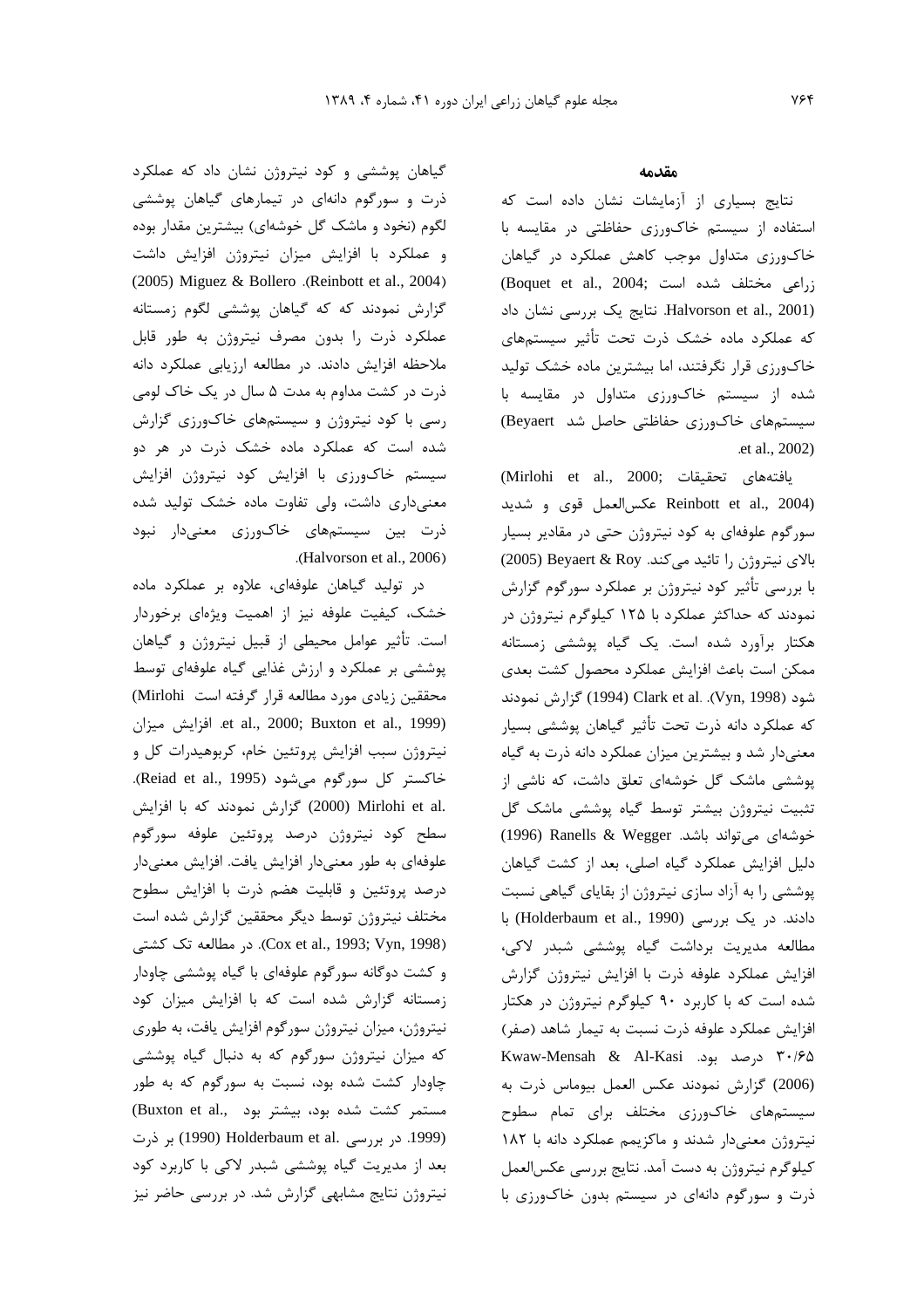تأثير گياهان يوششي و مصرف مقادير مختلف كود نیتروژن توأم با سیستمهای مختلف خاکورزی بر عملکرد کمی و کیفی سورگوم علوفهای مورد مطالعه قرار گرفت.

## مواد و روشها

این تحقیق طی دو سال زراعی ۸۵-۱۳۸۳ در مزرعه آموزشی- پژوهشی پردیس کشاورزی و منابع طبیعی، دانشگاه تهران واقع در کرج، با بافت خاک لومی شنی و عرض جغرافيائي ۳۵ درجه و ۵۶ دقيقه شمالي و طول جغرافیائی ۵۰ درجه و ۵۸ دقیقه شرقی و ۱۳۱۲ متر ارتفاع آن از سطح دریا اجرا گردید. آزمایش به صورت فاکتوریل- اسپلیت پلات در قالب طرح بلوکهای کامل تصادفی با چهار تکرار انجام شد. کرت اصلی ترکیب سیستمهای خاکورزی کاهش یافته (دیسک) و خاکورزی متداول (گاوآهن + دیسک) توام با مقادیر مصرف کود نیتروژن به مقدار صفر (شاهد)، ۷۵ و ۱۵۰ کیلوگرم نیتروژن در هکتار بود و در کرت فرعی گیاهان پوششی شامل چاودار (Secale cereale، ماشک گل خوشهای (Vicia villosa) و آیش (بدون گیاه پوششی) بودند. عملیات کاشت گیاهان یوششی بصورت خشکه کاری در سال اول در تاریخ ۲۰ آبان ماه ۱۳۸۳ و در سال دوم در تاریخ ۱۸ آبان ۱۳۸۴ انجام شد. مقدار بذر مصرف شده برای چاودار۱۶۰ و برای ماشک گل خوشهای ۲۸ کیلوگرم در هکتار بود .Clark et al (1994. چاودار در مرحله گلدهی و ماشک گل خوشهای در مرحله غنچهدهی به طور هم زمان با استفاده از سیستم خاک ورزی مورد نظر در سال اول در تاریخ ۱۹ اردبیهشت ۱۳۸۴ و در سال دوم در تاریخ ۲۲ اردیبهشت ۱۳۸۵، به خاک برگردانده شدند و سه هفته بعد از زیر خاک کردن بقایای آنها (Sainju et al., 2002)، سورگوم علوفهای رقم KFs3 در سال اول در ۱۰ خرداد ۱۳۸۴ و در سال دوم در ١٢ خرداد ١٣٨۵ كشت گرديد. هر كرت آزمایشی دارای ۶ ردیف کاشت به طول ۱۰ متر و با فواصل خطوط ۵۰ سانتی متر و فواصل بوتهها ۱۰ سانتی متر بود. کود نیتروژن از منبع اوره به میزان مورد نظر محاسبه و در سه نوبت، همزمان با کاشت، مرحله ۶-۲ برگی و بعد از چین اول به طور مساوی به هر کرت

داده شد و برای تیمار شاهد فقط از کود پایه سویر فسفات ترییل (۱۱۲ کیلوگرم در هکتار) استفاده گردید. علفهای هرز در طول دوره رشد به صورت مکانیکی كنترل شدند.

ویژگیهای ارتفاع و تعداد برگ در بوته قبل از برداشت علوفه از ۵ بوته که به طور تصادفی از هر کرت انتخاب شد، اندازه گیری گردید و پس از خشک شدن برگها و ساقهها در آون ۷۰ درجه سانتی گراد، نسبت برگ به ساقه تعیین گردید. عملکرد علوفه سبز سورگوم از ۴ رديف وسط با حذف حاشيه هر كرت از سطح ۵ مترمربع در اوایل گلدهی برداشت شد. علوفه سبز بلافاصله توزین، سپس از هر کرت یک نمونه ۲ کیلوگرمی بعد از خشک کردن در آون ۷۰ درجه سانتی گراد، برای تعیین عملکرد علوفه خشک استفاده گردید. به منظور ارزیابی کیفیت علوفه، ابتدا نمونههای مربوطه آسیاب شده (حداقل ۵۰ گرم) و سپس صفات کیفی شامل درصد ماده خشک قابل هضم (DMD) ،  $\zeta_1$ درصد قندهای محلول در آب (WSC) ٌ، درصد پروتئین خام (CP)، درصد دیواره سلولی منهای همی،سلولز (ADF)<sup>۴</sup> و درصد خاکستر کل (Ash)<sup>۵</sup> تعیین شد. محاسبات آماری دادهها با استفاده از نرمافزار SAS آنالیز شد. مقایسه میانگینها از طریق آزمون چند دامنهای دانکن در سطح ۵ درصد انجام گردید.

### نتايج و بحث

تأثیر سیستمهای خاکورزی در تجزیه مرکب دادهها بر هیج کدام از صفات کیفی سورگوم علوفهای از نظر ۔<br>آماری معنے دار نشد. در حالی که، تیمارهای کود نیتروژن و گیاهان پوششی بر صفات درصد ماده خشک قابل هضم، درصد کربوهیدرات محلول در آب، درصد پروتئین و خاکستر سورگوم علوفهای تأثیر بسیار معنیداری داشتند (جدول ۱). با افزایش میزان کود نيتروژن تمام صفات كيفي فوق افزايش يافتند، و

- 3. Crude Protein
- 4. Acid Detergent Fiber

<sup>1.</sup> Dry Matter Digisrtibility

<sup>2.</sup> Water Soluble Carbohydrates

<sup>5.</sup> Total Ash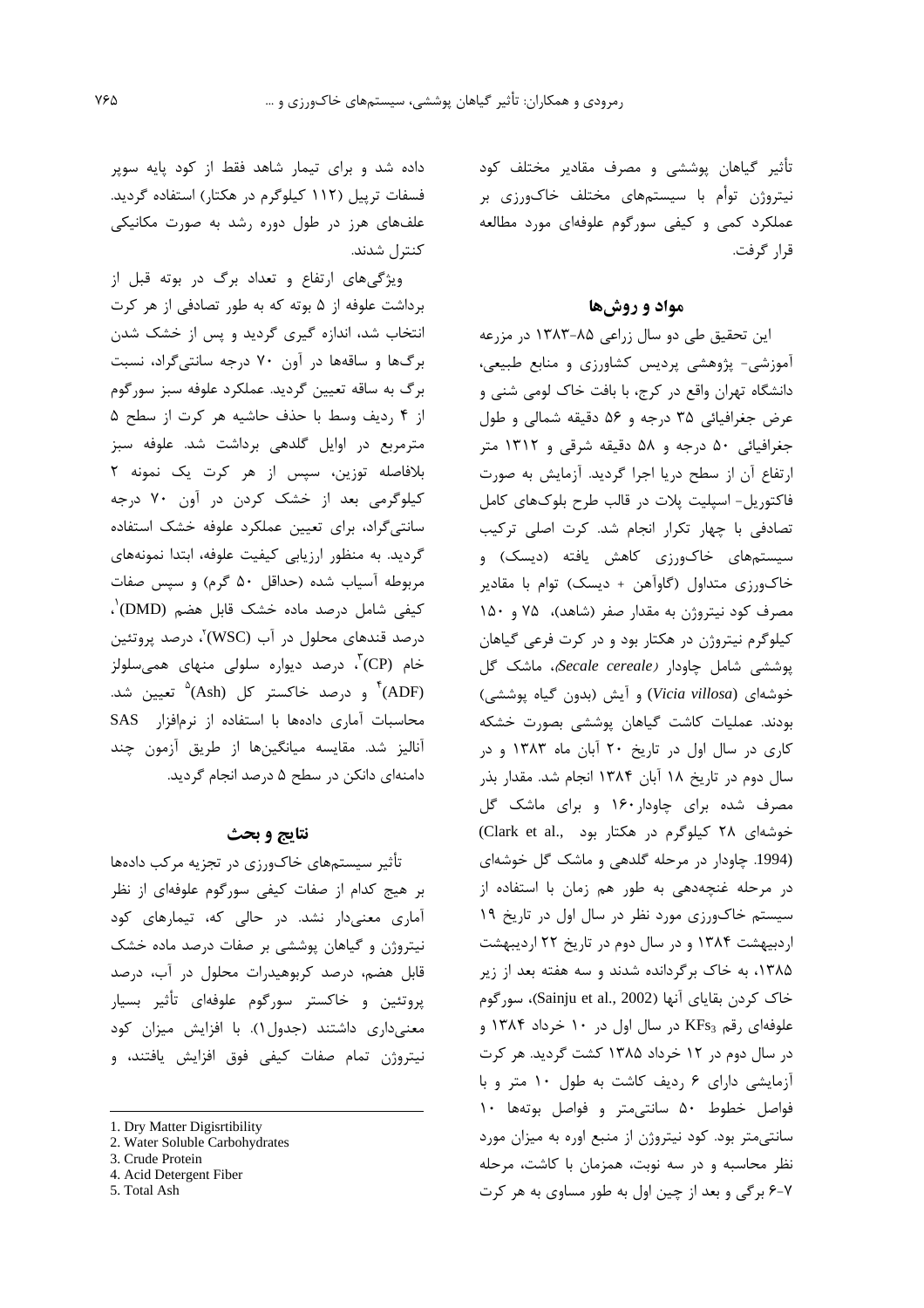بیشترین میزان آنها به تیمار ۱۵۰ کیلوگرم نیتروژن در هكتار تعلق داشت، به طورى كه به جز ADF نسبت به تیمار شاهد اختلاف معنیداری را نشان دادند، اما بین سطوح ۷۵ و ۱۵۰ کیلوگرم نیتروژن در هکتار از این نظر تفاوت معنى دارى ديده نشد (جدول ٢). با افزايش سطح نیتروژن خاک، عملکرد کیفی سورگوم افزایش یافت و این روند افزایشی تا ۷۵ کیلوگرم نیتروژن در هکتار و

احتمالا نیتروژن آزاد شده از بقایای گیاهان پوششی ادامه پیدا کرد که کمبود نیتروژن برطرف گردید و بعد از آن واكنش سورگوم به افزايش نيتروژن خاتمه يافت. (Cox et al., محققان از افزایش قابلیت هضم) (1993، پروتئین خام و درصد خاکستر سورگوم Reiad) et al., 1995) با افزایش کود نیتروژن گزارش دادهاند که با نتايج اين بررسي مطابقت دارد.

جدول ۱- تجزیه واریانس مرکب خصوصیات کیفی و عملکرد سبز و خشک سورگوم علوفهای در طی سالهای ۸۵-۱۳۸۴

|                                           |                                                                                                  | ميانگين مربعات                      |                                   |                                                 |                                   |                                              | درجه                     | منابع                                |
|-------------------------------------------|--------------------------------------------------------------------------------------------------|-------------------------------------|-----------------------------------|-------------------------------------------------|-----------------------------------|----------------------------------------------|--------------------------|--------------------------------------|
| عملكرد علوفه خشك                          | عملكرد علوفه سبز                                                                                 | Ash                                 | ADF                               | CP                                              | <b>WSC</b>                        | <b>DMD</b>                                   | آزادى                    | تغييرات                              |
| $\mathbf{Y} \mathbf{Y} / \mathbf{S}^{**}$ | $Y.91Y/\Lambda$                                                                                  | $\cdot$ /۴۳                         | 1117                              | $1\Delta$ ۶/1**                                 | 179/0                             | $\ensuremath{\mathcal{N}}\xspace^{\phi\phi}$ |                          | سال                                  |
| 11/91                                     | $559 - 6$                                                                                        | .79                                 | 999                               | $1/\cdot 7$                                     | $Y/\Lambda f$                     | 9/21                                         | ۶                        | بلوک (سال)                           |
| $\cdot/\cdot$                             | .797                                                                                             | $\cdot$ / $\cdot$ $\Delta$ ۶        | $\cdot/\cdot \tau$ .              | .1.54                                           | $\cdot/\cdot\cdot$ ۴              | $\cdot$ / $\cdot$ $\Delta$ $\uparrow$ .      | A.                       | خاکورزی                              |
| .7Y                                       | 55/7                                                                                             | $\cdot/\cdot$                       | $\cdot/\rangle \cdot \rangle$     | $\cdot/\cdot$ \ $\Upsilon$                      | .419                              | .74                                          |                          | سال × خاکورزی                        |
| $\bigwedge \bigwedge^{**}$                | $f1\lambda f/\beta$                                                                              | $Y/F\Delta^{\otimes \otimes}$       | $Y/\lambda$ ۶                     | $11/Y^{\ast\ast}$                               | $17/7$ **                         | $Y \cdot Y^*$                                | ۲                        | نيتروژن                              |
| $Y/Y \cdot Y$                             | 1.777                                                                                            | $\cdot/\cdot$ ۳                     | .715                              | $\cdot/\gamma$                                  | .70                               | 1/19                                         | ۲                        | سال × نيتروژن                        |
| $\cdot$ /٣٨                               | $\lambda$ /٢٧                                                                                    | $\cdot$ / $\cdot$ $\cdot$ $\cdot$   | .77                               | $.  .$ ۶                                        | $\cdot/\cdot\cdot$ ۴              | $\cdot$ / $\cdot$ $\wedge$                   | ۲                        | خاکورزی × نیتروژن                    |
| $\cdot$ /٣١                               | FF/Y                                                                                             | $\cdot$ / $\cdot$ $\cdot$           | $\cdot/\Upsilon$ .                | $\cdot$ / $\cdot$ $\cdot$                       | $\cdot/\cdot\cdot$ ۴              | $\cdot$ / $\cdot$ $\tau$                     | ۲                        | سال × خاکورزی × نیتروژن              |
| $1/f\Lambda$                              | 5.11.                                                                                            | .79                                 | $1/\cdot \Lambda$                 | 1/21                                            | $1/\Delta V$                      | Y/YY                                         | ٣.                       | خطای a                               |
| $\mathbf{r}\mathbf{r}/\mathbf{r}^{**}$    | $\ensuremath{\mathcal{N}}\xspace\ensuremath{\mathcal{N}}\xspace/\ensuremath{\mathcal{N}}\xspace$ | $1/F\Lambda^{\otimes \otimes}$      | $1/\lambda$ ۳                     | $\mathfrak{f}/\cdot$ $\mathfrak{f}^{\ast\circ}$ | $Y/\Delta\Delta^{\ast\ast}$       | 9/4                                          | ٢                        | گیاه پوششی                           |
| $1/\cdot \Lambda$                         | $Y\Lambda/Y\Delta$                                                                               | .19                                 | $\cdot$ / $\cdot$ $\vee$          | $\cdot$   $\cdot$   $\epsilon$                  | $\cdot/\cdot\cdot\Lambda$         | $1/\lambda$ 9                                | ٢                        | سال × گیاه پوششی                     |
| .199                                      | 1Y/YY                                                                                            | $\cdot$ / $\cdot$ . $\cdot$ $\cdot$ | $\cdot$ / $\cdot$ $\cdot$ $\cdot$ | .  . .                                          | $\cdot$ / $\cdot$ $\cdot$ $\cdot$ | $\cdot/\cdot$ ۴                              | ۲                        | خاکورزی × گیاه پوششی                 |
| $\cdot/11$                                | 9/07                                                                                             | $\cdot/\cdot\cdot$ ۴                | $\cdot/\rangle$ .                 | $\cdot/\cdot \wedge$                            | $\cdot$ /٣٢                       | $\cdot/\Upsilon$ .                           | ۴                        | نیتروژن × گیاه پوششی                 |
| $\cdot$ /٣٢                               | 15/11                                                                                            | $\cdot/\cdot$ \                     | $\cdot/\cdot\cdot\cdot$           | $\cdot/\cdot\cdot$ ۴                            | $\cdot/\cdot$                     | $\cdot/\cdot$ .                              | ٢                        | سال × خاکورزی × گیاه پوششی           |
| $\cdot/\mathbf{r}$ .                      | $\lambda$ /94                                                                                    | $\cdot \mid \cdot \cdot \uparrow$   | $\cdot$ / $\cdot$ $\tau$          | .700                                            | $\cdot/\cdot$                     | .115                                         | ۴                        | سال × نیتروژن × گیاه پوششی           |
| $\cdot/\cdot$                             | Y/Y                                                                                              | $\cdot$ / $\cdot$ $\Delta$          | $\cdot$ / $\cdot$ $\cdot$         | $\cdot$ / $\cdot$ $\cdot$                       | $\cdot$   $\cdot$ \               | $\cdot$ / $\cdot$ $\epsilon$                 | ۴                        | خاکورزی × نیتروژن × گیاه پوششی       |
| $\cdot$ / $\cdot$ $\wedge$                | $\Delta/\tau\tau$                                                                                | $\cdot$ / $\cdot$ )                 | $\cdot$ / $\cdot$ $\uparrow$      | $\cdot$ / $\cdot$ $\cdot$                       | $\cdot/\cdot$                     | .1.9.                                        | ۴                        | سال × خاکورزی × نیتروژن × گیاه پوششی |
| .199                                      | $fY/\mathcal{F}Y$                                                                                | .777                                | $1/V$ .                           | $\cdot/\Delta$                                  | .18                               | Y/Y                                          | ٧٢                       | خطای b                               |
| $\lambda/\tau$ 9                          | $\lambda/\cdot$ 9                                                                                | 9/11                                | $\Delta/\Lambda$                  | 9/84                                            | 9.6                               | $Y/\cdot \Delta$                             | $\overline{\phantom{a}}$ | ضريب تغييرات (درصد)                  |

\*\*، \* به ترتیب معنیدار در سطح احتمال ١ و ۵ درصد.

جدول ۲- مقایسه میانگینهای مرکب صفات کمی و کیفی سورگوم علوفهای در سالهای اول و دوم (۸۵-۱۳۸۴)

| عملكرد علوفه                    | عملكرد علوفه                      | دیواره سلولی   | خاكستر         | پروتئين                  | قندهای محلول      | ماده خشک        | تیما, ها                  |
|---------------------------------|-----------------------------------|----------------|----------------|--------------------------|-------------------|-----------------|---------------------------|
| خشک                             | سبز                               | منهای همی      | کل             | خام                      | در آب             | قابل هضم        |                           |
| (تن درهکتار)                    | (تن درهکتار)                      | سلولز (درصد)   | (د, صد)        | (د, صد)                  | (د, صد)           | (درصد)          |                           |
|                                 |                                   |                |                |                          |                   |                 | سال                       |
| $\frac{17}{4}$                  | 9Y/Ta                             | $\frac{8}{10}$ | V/Ta           | 1.1                      | 15/ra             | $Y\frac{1}{10}$ | ١٣٨۴                      |
| 11/fb                           | YY/Yb                             | $YV/\Delta a$  | 9/16           | $\frac{17}{7}a$          | 15/7b             | YY/Ta           | ١٣٨۵                      |
|                                 |                                   |                |                |                          |                   |                 | خاکورزی                   |
| 11/9a                           | $\Delta\lambda$ /۴a               | $\frac{8}{2}$  | $V/\lambda a$  | 11/7a                    | $\Delta x$        | $YY/\Delta a$   | متداول                    |
| $\frac{1}{4}$                   | $\Delta\lambda$ /۲a               | $\frac{8}{20}$ | $V / \cdot a$  | $\frac{11}{a}$           | $\Delta$          | YY/Fa           | کاهشی                     |
|                                 |                                   |                |                |                          |                   |                 | نیتروژن (کیلوگرم درهکتار) |
| $\mathcal{N} \cdot \mathcal{N}$ | $\Delta V/\Lambda C$              | т∆/ла          | 8/10           | $\cdot$ / $\epsilon$ b   | $1f/\lambda b$    | $V\lambda/b$    |                           |
| 11/b                            | $\lambda\Delta$ / $\mathcal{S}$ b | $\frac{8}{2}$  | $V/\lambda a$  | 11/Fa                    | I A/Fa            | YY/fab          | ٧۵                        |
| $\frac{17}{7}$ a                | 95/8a                             | $\frac{8}{3}$  | V/Ta           | $11/\Delta a$            | ∖∆/∧а             | $YY/\lambda a$  | ۱۵۰                       |
|                                 |                                   |                |                |                          |                   |                 | گیاه پوششی                |
| 1.4b                            | Y9/9b                             | т∆/ла          | 9/9b           | $\lambda \cdot \Delta b$ | 15/9b             | $YY/\cdot b$    | آيش                       |
| $\frac{17}{7}a$                 | $\lambda V / \cdot a$             | $\frac{8}{20}$ | $Y/\lambda a$  | 11/7a                    | $\Delta/\Delta a$ | $YY/\Delta ab$  | چاودار                    |
| $\frac{17}{2}$ a                | $\lambda \mathcal{A}/\cdot a$     | $\frac{8}{2}$  | $V/\Upsilon a$ | 11/Fa                    | ۱۵/۶a             | YY/Aa           | ماشک گل خوشهای            |

حروف مشترک در هر ستون، فاقد تفاوت آماری بر اساس آزمون چند دامنهای دانکن در سطح ۵ درصد میباشند.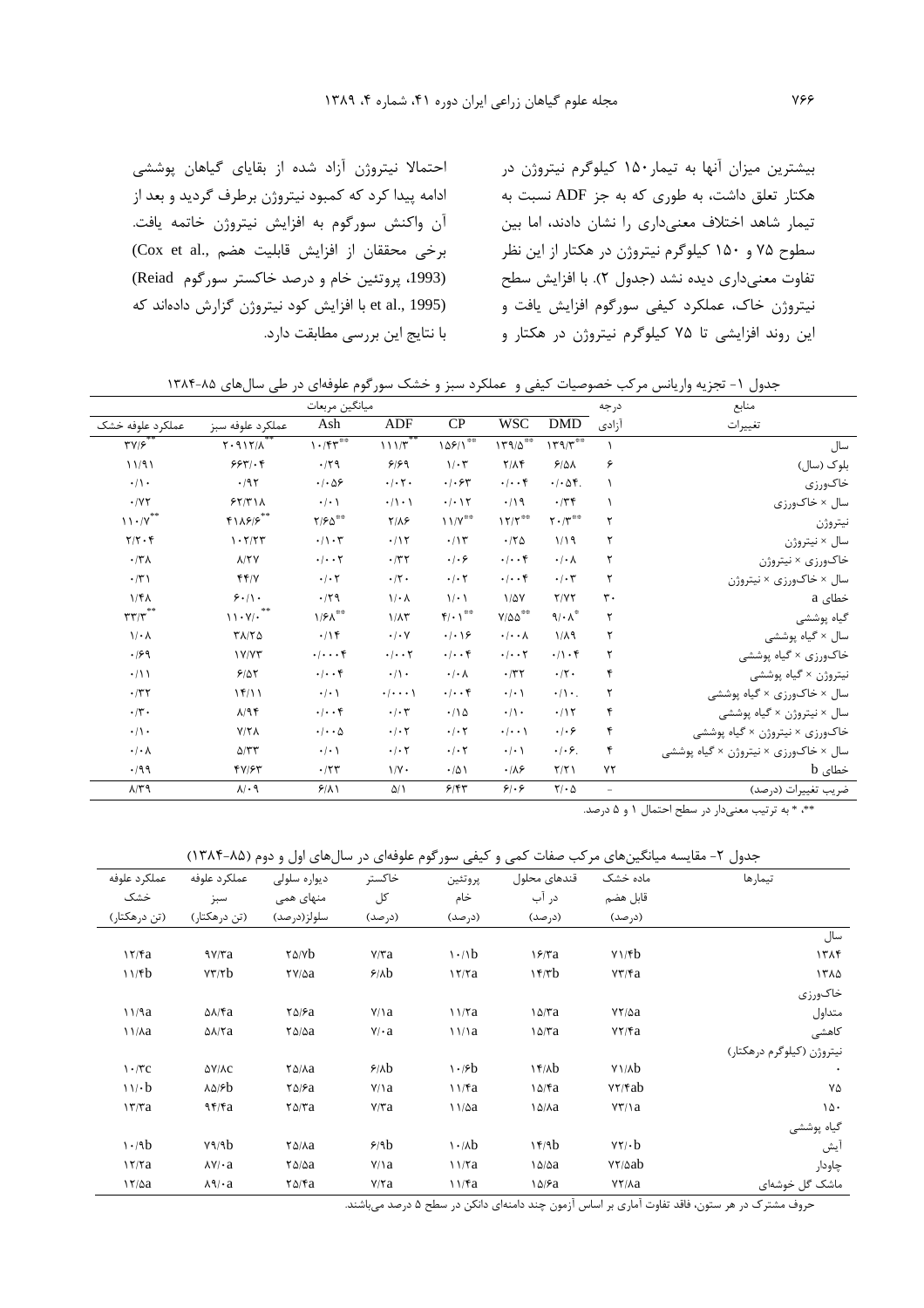تفاوت صفات كيفي از جمله درصد ماده خشك قابل هضم، درصد پروتئین خام و خاکستر سورگوم علوفهای بین تیمارهای گیاهان پوششی با تیمار آیش (بدون گیاه یوششی) از نظر آماری معنیدار شد، ولی بین تیمارهای گیاهان پوششی چاودار و ماشک گل خوشهای از این نظر تفاوتی آماری مشاهده نگردید. احتمالاً دلیل آن را می توان به افزایش نیتروژن خاک توسط گیاهان پوششی چاودار و ماشک گل خوشهای نسبت داد، که با نتایج Ranells & Wegger (1996) مطابقت دارد. بيشتر بودن درصد پروتئين خام علوفه سورگوم در تيمار گياهان یوششی (جدول ۲) نسبت به شاهد، ممکن است مرتبط با افزایش عناصر غذایی بویژه نیتروژن، فسفر، پتاسیم و سایر مواد مغذی در شرایط عدم آبشویی و یا ناشی از پوسیدگی تدریجی بقایای آزاد شده دانست که در اختیار سورگوم قرار گرفته است. افزایش درصد پروتئین ذرت بعد از تیمار ماشک گل خوشهای را به داشتن ریشههای عميق و گسترده آن كه قادر به جذب عناصر غذايي از اعماق خاک و نیز پوسیدن سریع بقایای آن، علاوه بر تثبیت نیتروژن که سبب افزایش نیتروژن خاک گردیده، گزارش کردهاند (Power et al., 1991).

براساس نتايج تجزيه واريانس مركب دادهها (جدول ۱) صفات كيفي علوفه سورگوم تحت تأثير سال قرار گرفت. به طوری که میانگین درصد ماده خشک قابل هضم و درصد پروتئین سورگوم علوفهای در سال دوم به طور معنیدار بیشتر از سال اول بود، در حالی که

درصد کربوهیدرات محلول در آب و درصد خاکستر به دلیل عملکرد زیاد در سال اول بیشتر از سال دوم بود (جدول٢). افزايش كيفيت علوفه را مي توان بواسطه کاهش ارتفاع بوته و کاهش نسبت برگ به ساقه در سال دوم با توجه به ثابت بودن تعداد برگ در دو سال آزمايش، توجيه نمود (جدول ٣).

با وجود اینکه تأثیر تیمارهای آزمایشی (سیستمهای خاکورزی، کود نیتروژن و گیاهان پوششی) در تجزیه مرکب بر ADF معنىدار نشد (جدول ۱) ولي، با افزايش كود نيتروژن ميزان ADF كاهش يافت، كه با نتايج بررسي .Cox et al (1993) همخواني دارد. همچنين ADF در تیمارهای گیاهان پوششی در مقایسه با تیمار آيش نيز كمتر بود (جدول٢)، كه كم بودن آن بيانگر قابلیت هضم بهتر علوفه میباشد. هیچ کدام از اثرات متقابل بر خصوصیات کیفی علوفه معنیدار نشد (جدول ۱).

عملکرد علوفه سبز و خشک سورگوم در تجزیه مركب دادهها تحت تأثير سال معنى دار شد (جدول ١) به طوری که، میانگین عملکرد علوفه سبز و خشک در سال اول بیشتر از سال دوم آزمایش گردید (جدول ۲). تأثیر سیستمهای خاکورزی در تجزیه مرکب بر عملکرد علوفه سبز و خشک سورگوم معنیدار نشد (جدول ۱)، اما میزان عملکرد علوفه سبز و خشک سورگوم در خاکورزی متداول به طور نامحسوس بیشتر از خاکورزی کاهشی بود (جدول ۲).

|                                         |                         | تحت تأثیر کود نیتروژن و گیاهان پوششی در دو سال (۸۵-۱۳۸۴) |                      |                               |                       |                           |
|-----------------------------------------|-------------------------|----------------------------------------------------------|----------------------|-------------------------------|-----------------------|---------------------------|
|                                         | ارتفاع بوته (سانتے متر) |                                                          | تعداد برگ در بوته    | نسبت برگ به ساقه              |                       | تيمارها                   |
| ۱۳۸۴                                    | ۱۳۸۵                    | ۱۳۸۴                                                     | ۱۳۸۵                 | ۱۳۸۴                          | ۱۳۸۵                  |                           |
|                                         |                         |                                                          |                      |                               |                       | نيټروژن (کيلوگرم درهکتار) |
| $\frac{1}{\sqrt{2}}$                    | 15A/B                   | $\mathcal{N} \cdot \mathcal{N}$ C                        | $\frac{1.4}{h}$      | $\cdot$ / $\Delta$ $\cdot$ \b | $\cdot$ / $\Delta$ ra | ٠                         |
| $\frac{\delta}{\delta}$                 | <b>IVV/Va</b>           | 11/rb                                                    | $\frac{11}{a}$       | $\cdot$ /۴۹۶a                 | $\cdot$ /5 $\alpha$   | ٧۵                        |
| <b>144/۴a</b>                           | $\lambda \cdot 9a$      | $\frac{1}{2}$                                            | $\frac{1}{x}$        | $\cdot$ /۴۹۱a                 | $\cdot$ / $\Delta$ ۶a | ۱۵۰                       |
|                                         |                         |                                                          |                      |                               |                       | گیاه پوششی                |
| $\mathcal{N} \cdot \mathcal{N} \cdot C$ | 189/8b                  | $\cdot$ / $\lambda$ C                                    | $\frac{1}{4}$        | $\cdot$ /۴۹۸a                 | $\cdot$ /56a          | آيش                       |
| 10.7                                    | $\frac{1}{9}$           | 11/rb                                                    | $\frac{11}{a}$       | $\cdot$ /۴۹۶a                 | $\cdot$ / $\Delta$ ra | چاودار                    |
| 158/1a                                  | <b>IVV/9a</b>           | $\frac{1}{2}$                                            | $\frac{\sqrt{2}}{2}$ | $\cdot$ /۴۹۲a                 | $\cdot$ /5 $\alpha$   | ماشک گل خوشهای            |

جدول۳- مقایسه میانگینهای ارتفاع، تعداد برگ و نسبت برگ به ساقه سورگوم علوفهای

حروف مشترک در هر ستون، فاقد تفاوت آماری بر اساس آزمون چند دامنهای دانکن در سطح ۵ درصد میباشند.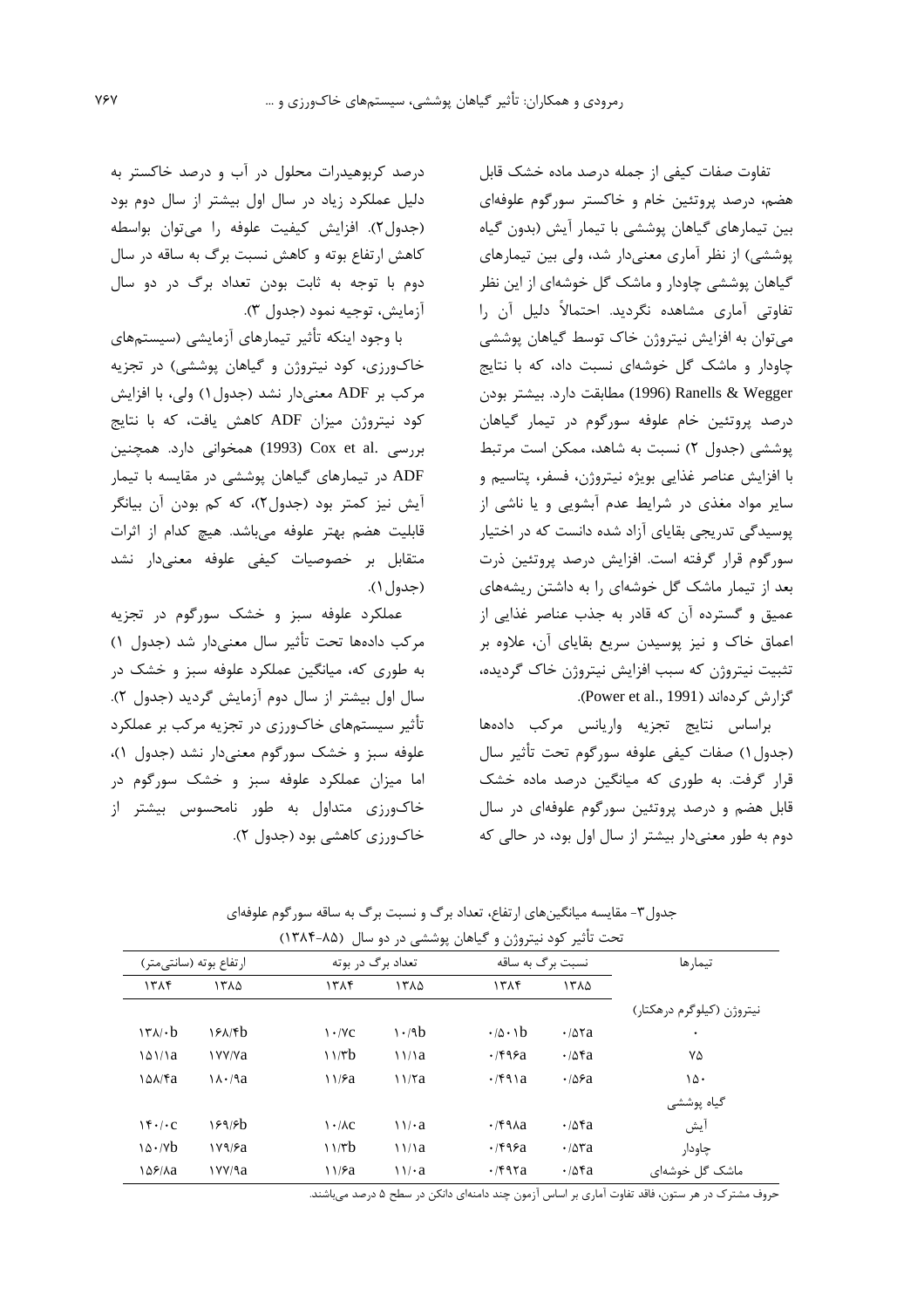افزایش عملکرد سورگوم در سیستمهای مختلف خاکورزی توسط .Reinbott et al (2004) گزارش شده است، که با نتایج این بررسی همخوانی دارد. میانگین عملكرد علوفه سبز و خشک سورگوم تحت تأثير تیمارهای کود نیتروژن و گیاهان پوششی معنیدار شد (جدول) () و با افزایش میزان کود نیتروژن، عملکرد علوفه سبز و خشک روندی افزایشی داشتند، به طوری که حداکثر عملکرد علوفه سبز و خشک سورگوم، با مصرف بیشترین میزان کود نیتروژن، بدست آمد (جدول) (٢، انتايج Boquet et al. (2004) نشان داد كه با مصرف نیتروژن بیشتر، عملکرد علوفه به طور قابل توجهي افزايش يافت كه با نتايج بررسي حاضر مطابقت كامل دارد.

اختلاف عملکرد علوفه سبز و خشک سورگوم در تیمار آیش با تیمارهای گیاهان پوششی به جز در ADF معنیدار گردید (جدول٢)، ولي بين گياهان پوششي چاودار و ماشک گل خوشهای از این نظر تفاوت معنے داری مشاهده نشد. از دلایل کاهش عملکرد علوفه سبز و خشک سورگوم در تیمار گیاه پوششی چاودار در مقایسه با ماشک گل خوشهای را می توان احتمالا ناشی از ترشحات آللویاتیک بقایای آن ,Sainju & Singh) (2001 و همچنین افزایش نسبت C/N خاک Yenish et) al., 1996) عنوان نمود. افزايش عملكرد علوفه سبز و

خشک سورگوم در تیمارهای گیاهان پوششی را میتوان به تجزیه بقایای گیاهان پوششی و آزاد شدن تدریجی عناصر غذایی، بویژه نیتروژن نسبت داد که بدون احتمال آبشويي در اختيار گياه سورگوم قرار گرفته Yenish et al. (1998) Vaughan & Evanylo است. (1996) دليل افزايش عملكرد گياهان يس از كشت گیاهان پوششی را، دستیابی به نیتروژن خاک بیان نمودەاند.

ضرایب همبستگی بالا و منفی ADF با درصد ماده خشک قابل هضم و کربوهیدراتهای محلول در آب سورگوم علوفهای بیانگر این است هر چه میزان آن کمتر باشد، قابلیت هضم ماده خشک غذایی سورگوم افزایش می یابد (جدول۴). همبستگی بسیار معنی دار و مثبت عملکرد علوفه سورگوم با درصد ماده خشک قابل هضم و کربوهیدراتهای محلول در آب می تواند ناشی از تأثیر کود نیتروژن بر صفات کمی و کیفی سورگوم علوفهای باشد. همبستگی منفی و بسیار معنیدار ADF با قابلیت هضم كل سورگوم تحت تأثير تيمارها توسط Ward et .al (2001) گزارش شده است. به طور کلی، با توجه به نتایج این تحقیق استفاده از سیستم خاکورزی کاهشی و گیاهان یوششی توام با ۱۵۰ کیلوگرم نیتروژن در هکتار می تواند برای تولید سورگوم علوفهای در منطقه كرج مناسب باشند.

|              |                   |                      |                               | تنبی و گیتنی ردرگشته شور نژم کنوکسی میشود. است به سور سور |                                     | بخرن المستربيب مسبستي بين    |                     |
|--------------|-------------------|----------------------|-------------------------------|-----------------------------------------------------------|-------------------------------------|------------------------------|---------------------|
| $\checkmark$ | ۶                 | ۵                    |                               | ٣                                                         |                                     |                              | صفات                |
|              |                   |                      |                               |                                                           |                                     |                              | ۱. عملکرد علوفه سبز |
|              |                   |                      |                               |                                                           |                                     | $\cdot$ /99 $^{**}$          | ۲. عملکرد علوفه خشک |
|              |                   |                      |                               |                                                           | $\cdot$ /9 $\mathsf{r}^{**}$        | $\cdot$ /9 $\mathsf{Y}^{**}$ | WSC .r              |
|              |                   |                      |                               | **<br>$\cdot/\lambda\lambda$                              | $\cdot$ /9 $\cdot$ $^{**}$          | $\cdot$ /91 <sup>**</sup>    | $Cp$ .۴             |
|              |                   |                      | $\cdot$ /9 $\varepsilon^{**}$ | $\cdot$ /9 $\mathsf{Y}^{**}$                              | $\cdot$ /90 <sup>**</sup>           | $\cdot$ /90**                | Ash . $\Delta$      |
|              |                   | $-1/\lambda q^{**}$  | $-\cdot/\Lambda f^{**}$       | **<br>$\cdot$ - $\cdot$ / $\wedge$ $\cdot$                | $\cdot$ - $\cdot$ /91 <sup>**</sup> | $-197$                       | ADF $\epsilon$      |
|              | **<br>$\cdot$ /9) | $\cdot$ ۹۶ $\cdot^*$ | $\cdot$ /9 1                  | $\cdot$ /9 $\cdot$ $^{**}$                                | $.195***$                           | $\cdot$ /98"*                | DMD .Y              |

حدول ۴- ضرابب همیستگی بین صفات کمی و کیفی (درصد) سورگوم علوفهای (میانگین دو سال)

\*\* معنى دار در سطح احتمال ١ درصد.

#### **REFERENCES**

- 1. Beyaert, R. P., Schott, J. W. & White, P. H. (2002). Tillage effect on corn production in a Coarse-Textured soil in Southern Ontario. Agron J, 94, 767-774.
- 2. Beyaert, R. P. & Roy, R. C. (2005). Influence of nitrogen fertilization on multi-cut forage sorghum sudangrass yield and nitrogen use. Agron J, 97, 1493-1501.
- 3. Boquet D. J., Hutchinson, R. L. & Breitenbeck, G. A. (2004). Long-term tillage, cover crop, and nitrogen rate effects on cotton: yield and fiber properties. Agron J, 96, 1436-